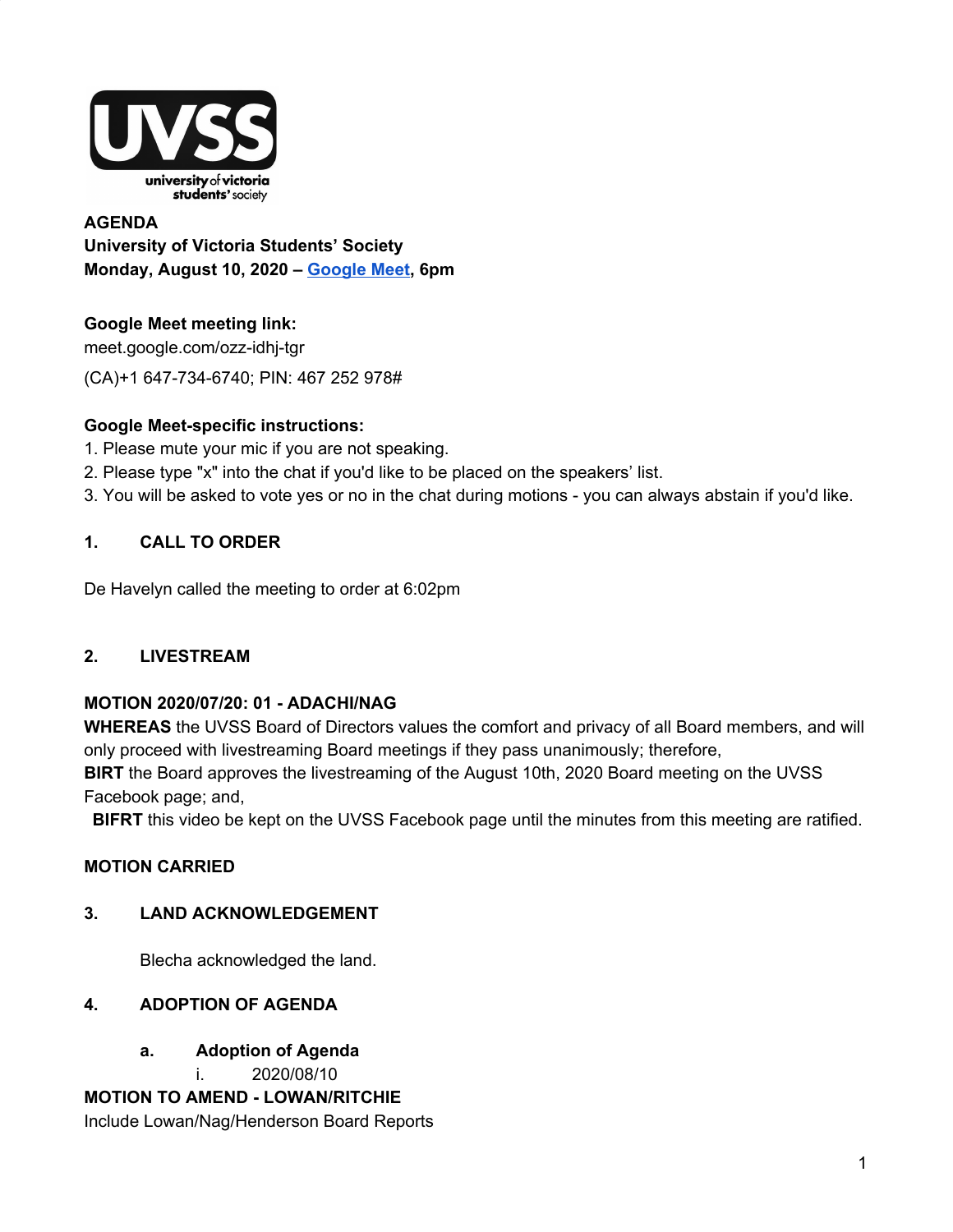### **MOTION TO AMEND - BURD/FRANCO-MONROY**

**MOTION 2020/08/10: 06 – BURD/MITTAL BIRT** the 2020-2021 Strategic Plan is adopted.

### **AGENDA ADOPTED AS AMENDED**

**a. Adoption of Minutes** i. 2020/07/31 **MOTION TO APPROVE - GUILDFORD/DODDS MOTION CARRIED**

### **5. PRESENTATIONS & ANNOUNCEMENTS**

#### **a. PRESENTATIONS**

- Intro to the SSD
- **b. ANNOUNCEMENTS**

### **6. REPORTS**

### **a. REPORT – EXECUTIVE DIRECTOR**

Strategic Plan Implementation, Society Finances & Operations (BoD Policy Section 1, Part 3.2.l)

## **b. REPORTS**

#### **PORTFOLIOS**

- 1. Campaigns and Community Relations
- 2. Finance and Operations
- 3. Outreach and University Relations
- 4. Student Affairs
- 5. Events
- 6. International Student Relations

#### **COMMITTEES AND COUNCILS**

- 1. Electoral
- 2. Executive committee
- 3. Food Bank & Free Store
- 4. Peer Support Centre

### **CONSTITUENCY ORGANIZATIONS & NSU**

- 1. GEM
- 2. NSU
- 3. Pride
- 4. SOCC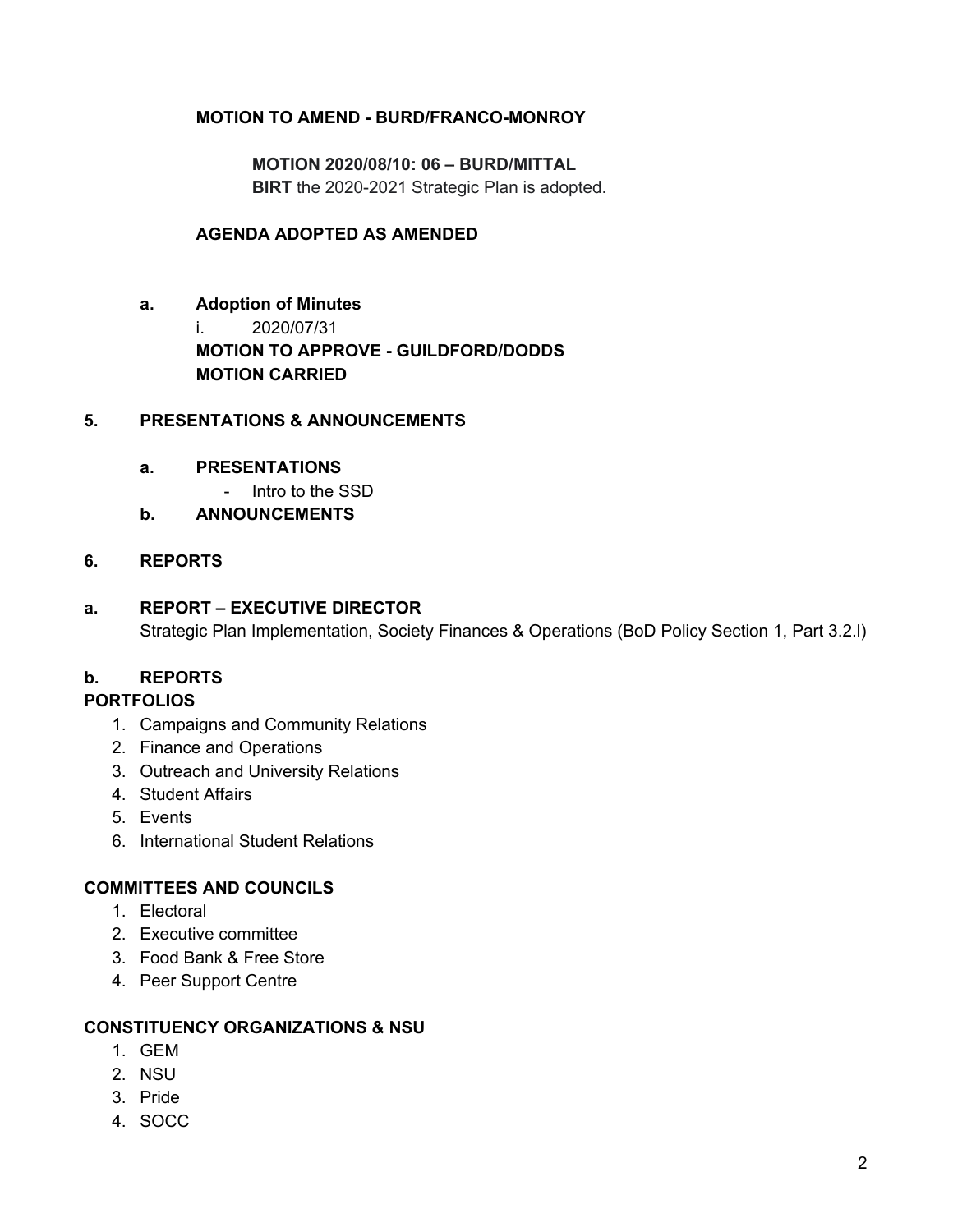5. SSD

## **WORKING GROUPS**

- 1. PIRG
- **7. QUESTION PERIOD (15 mins)**
- **8. MAIN MOTIONS**
- **a. PRIORITY BUSINESS**

### **MOTION 2020/08/10: 02 – ADACHI/GUILDFORD**

**WHEREAS** nominees to this committee are not required to be members of the UVSS Board; and, **WHEREAS** the Director of Outreach and University Relations has descriptions of all of the committee for potentially interested students;

**WHEREAS** this committee meets on a monthly basis for 75 minutes; therefore,

**BIRT** nominations be opened to fill a vacancy on UVic's Wellness Education/Health Promotion Committee (1 position).

Nominee: Michael Kedge

### **MOTION CARRIED**

### **MOTION 2020/08/10: 03 – ADACHI/GUILDFORD**

**BIRT** nominations be opened for a director to fill a vacancy of second chair on the SUB Occupants Committee.

Nominee: Evan Guildford

# **MOTION CARRIED**

### **MOTION 2020/08/10: 04 – FRANCO-MONROY/MITTAL**

**BIRT** nominations be opened for a director to fill a vacancy of second chair on the Policy Development Committee.

Nominee: Abdul Abuelazm

### **MOTION CARRIED**

### **b. NEW BUSINESS**

# **RECOMMENDED BY THE PIRG WORKING GROUP MOTION 2020/08/10: 05 – ADACHI/GUILDFORD**

**WHEREAS** the question "Are you in favour of ending the collection of the fee, which is \$3.00 for full time students per semester and \$1.50 for part time students per semester, that goes towards a Public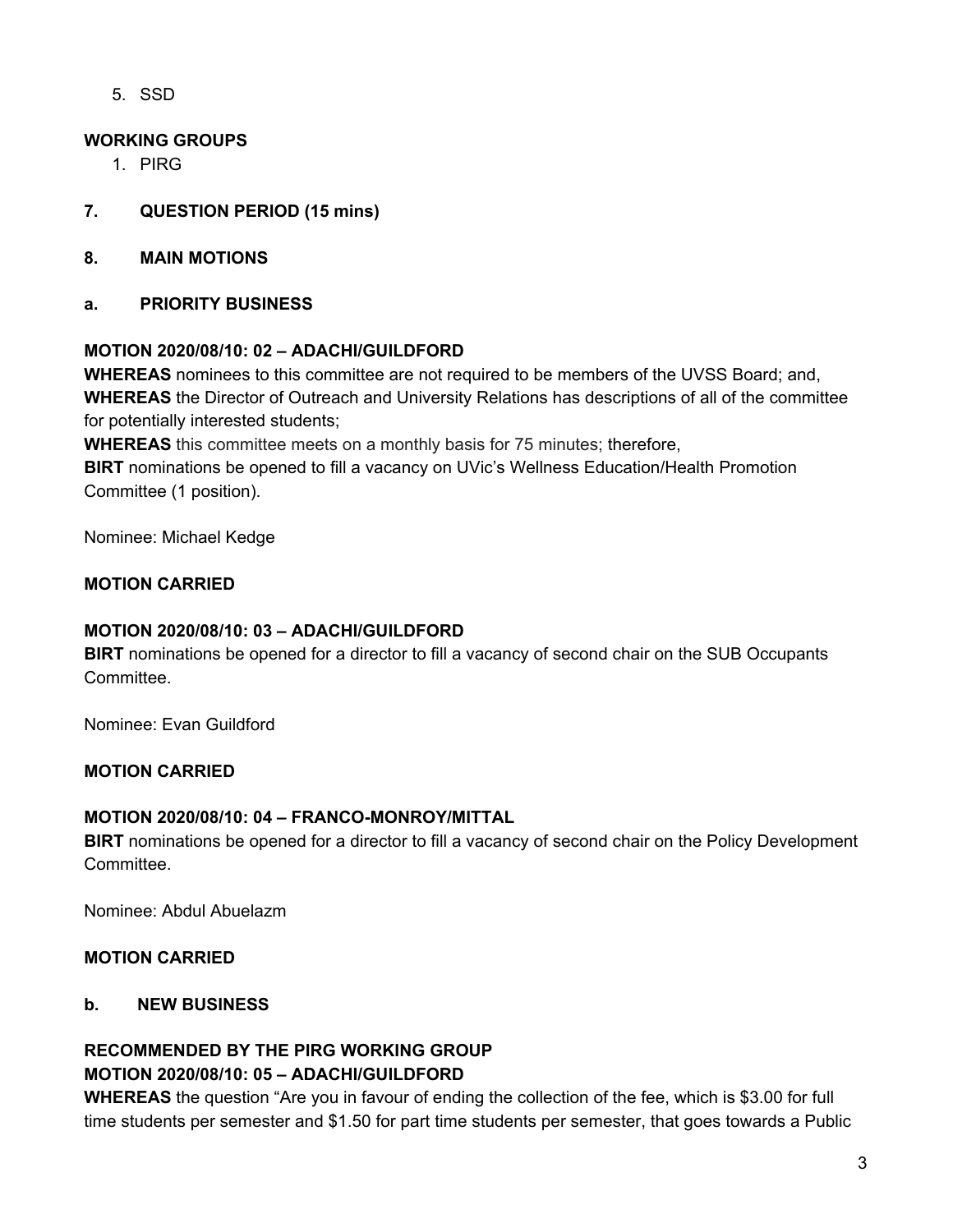Interest Research Group (PIRG)?" was approved by the Board of Directors on June 29th, 2020 and will be run in fall 2020;

**WHEREAS** the balance of the PIRG trust account is \$128,848.17, as of August 7th, 2020; and **WHEREAS** the following question is recommended by the PIRG Working Group after consultation with the UVSS legal team and the Chief Electoral Officer; therefore,

**BIRT** the BoD approves the following question to go a referendum and be held in the Fall of 2020:

"Are you in favour of reallocating the fees currently held in trust for the Public Interest Research Group (PIRG), to be split evenly between a student bursary/award and the UVSS Operating Fund?

You are voting for this question under the following circumstances:

- 1. The fees held in trust are \$128,848.17 as of August 10, 2020; and,
- 2. If this question is defeated, the UVSS Board of Directors will administer all PIRG fees currently held in trust in the best interests of students at the University of Victoria until such time as a service provider is identified to fulfill the purpose of a PIRG, or the collection of the PIRG fee is ended."

# **MOTION CARRIED**

### **MOTION 2020/08/10: 06 – BURD/MITTAL**

**BIRT** the 2020-2021 Strategic Plan is adopted.

## **MOTION CARRIED**

### **c. OLD BUSINESS**

### **MOTION 2020/05/04: 18 – DE HAVELYN/BLECHA**

**BIRT** nominations be opened to fill the following vacancies on SUB Occupants Committee:

One (1) Representative as recommended by Anti-Violence Project (AVP)

One (1) Representative as recommended by Students of Colour Collective (SOCC)

# **MOTION TO POSTPONE TO AUG 24th - FRANCO-MONROY/BLECHA MOTION CARRIED**

**MOTION TO RECESS - GIESBRECHT/BURD** Resume at 8:00pm **MOTION CARRIED**

# **MOTION TO MOVE IN CAMERA - FRANCO-MONROY/RITCHIE MOTION CARRIED**

- **9. In Camera**
	- **a. Legal**
	- **b. Personnel Committee Report**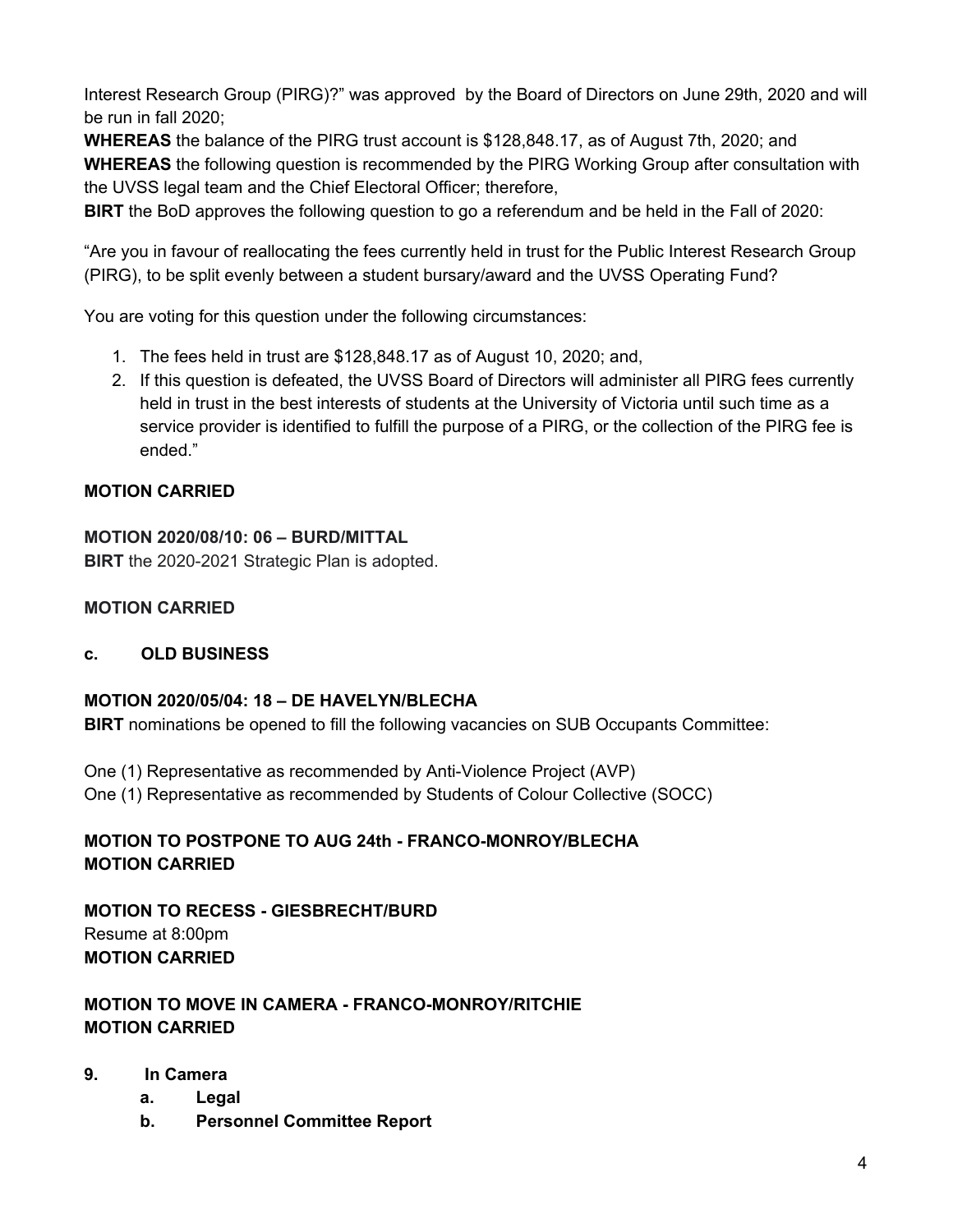# **MOTION TO MOVE OUT OF CAMERA - HENDERSON/RITCHIE MOTION CARRIED**

The meeting moved out of camera at 8:08pm.

### **10. MEETING TIMES**

**The next meeting scheduled by the Board of Directors is:** Monday, August 24, 2020 via Google Meet (online).

### **11. ADJOURNMENT**

### **12. DIRECTORS' REPORTS**

Paarth Mittal (9.5 hrs):

- COVID-19 Resource Hub Updates/Work Order
- Board Meetings
- Campaigns Committee Meeting/Minute-Taking
- Policy Development Committee Meeting
- LGC Campaign Workshop
- Calls with Emily and Vic

Dalal Tubeishat (109.5 hours)

- Answered emails
- Held office hours
- Had meetings with club executives
- Had internal meetings with other directors, excluded managers, and graphics
- Had external meetings with UVic administrators and faculty
- Wrote and edited social media posts
- Planned for clubs and course union related programming
- Signed cheques
- Updated and reviewed Issues Policy, Clubs Policy, Course Union Policy, and Advocacy Groups Policy
- Chaired and planned for ARC
- Attended Campaigns Committee, PIRG Working Group, Electoral Committee, Executive Committee, and Events Committee
- Attended Advocacy Groups Coordinators meeting
- Strategic Planning
- Conducted planning for workshops

Marran Dodds (14.5 hours)

- Board Meeting (2.5 hrs)
- Campaigns Committee (1 hr)
- Events Work (1.5 hr)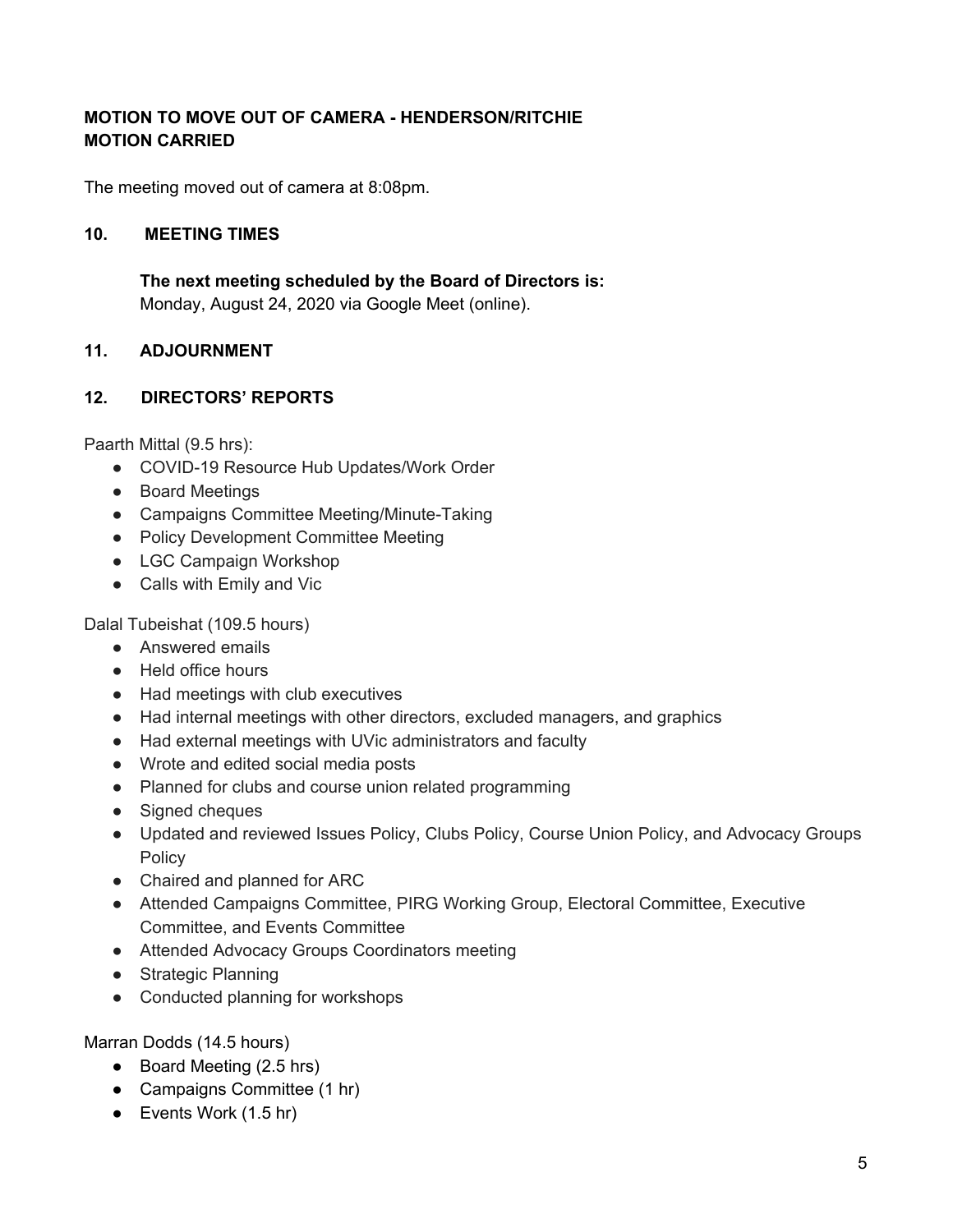- Student Life Activity Grant Committee (1 hr)
- Events Committee (1 hr)
- Divest Meeting (1.25 hr)
- LGC Focus Group Meeting (1 hr)
- $\bullet$  Emails (1.5 hr)
- Divest Lesson Plan Video (3 hrs)
- Events Committee (0.75 hrs)

Isaiah Adachi (14 Hours)

- PSC Committee
- Outreach Video
- Research/Outreach Portfolio Work
- Member Outreach Committee
- Community Safety Meeting
- Policy Development Committee
- PIRG
- Calls with Sarina

Caleb Burd (118 hours)

- Attended Outreach, Policy development, campaigns, executive, international student relations and events committees.
- Met with UVic counseling services
- Attended health plan administrator hiring committee
- Met with excluded management about business strategic plans
- Reviewed business plan and begun setting up further meetings
- Attended Divest and Fee reduction appeals committee.
- Worked on StudentCare opt out process, and proposal
- Organized board strategic planning graphics and report
- Adjusted business strategic plan survey
- Attended Food Bank and Free Store committee
- Planned and facilitated two personnel committees
- Attended board meeting to ratify RCM
- Worked on Newsletter
- Met with NSU coordinator to discuss indigenous art project
- Adjusted budgets and reviewed auditing process
- Met with the good food project
- Facilitated Finance and Operations committee and recommended board strategic plan

Jocelynne Parent (4.5 hours)

- Events committee
- Campaigns committee
- Minutes write up
- Research

Jana Barkowsky (3 hours)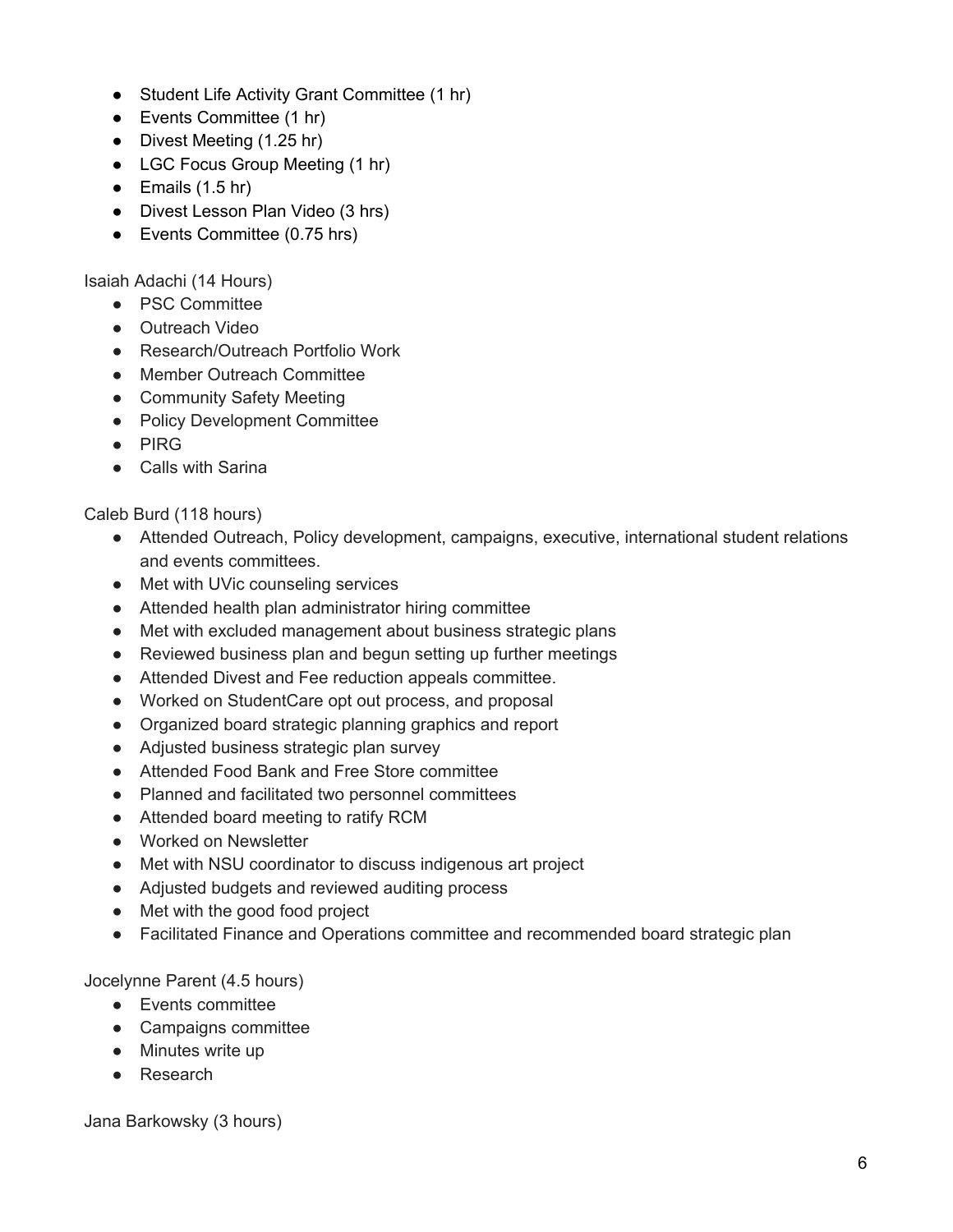- Attended board meeting
- Helped Director of Student Affairs with list of Advo group activities

Abdul Abuelazm (12 hours):

- Wrote Advocacy Group Policy
- Attended Policy Development.
- Attended PIRG WG
- Chaired a ReThink Mental Health Meeting
- Agenda Writing
- Helped with planner recycling
- Acted as Second Chair for ARC

Sebastian Franco-Monroy (135.5 Hours)

- Sent and responded to emails
- Went to committee meetings (Exec, Member Outreach, Electoral, Personnel)
- Chaired Events committee meetings
- Went to board meeting
- Various meetings with OSL/Athletics & Rec
- Worked on Events Proposals
- Budgeting
- Met with Graphics
- Met with Excluded Managers
- Meetings with Student execs across Canada
- Working on changes for Campus Kick Off
- Met with Portfolio DaLs
- Strategic Planning
- Facilitating and organizing Trivia Nights
- Wrote up safety guidelines proposals
- Answered phone calls
- Sent some initial proposals to Bands for CKO
- Reviewed EPM
- Department managers meeting

Evan Guildford (10.2 hours)

- Board Meeting 20/07
- Member Outreach 22/07
- Strategic Planning 23/07
- International student relations committee 23/07
- ReThink mental health campaign 23/07
- U-pass appeal 23/07
- Board Meeting 31/07
- Planner recycling
- Policy Development Committee 06/08
- FINOPS 06/08
- Events Committee 06/08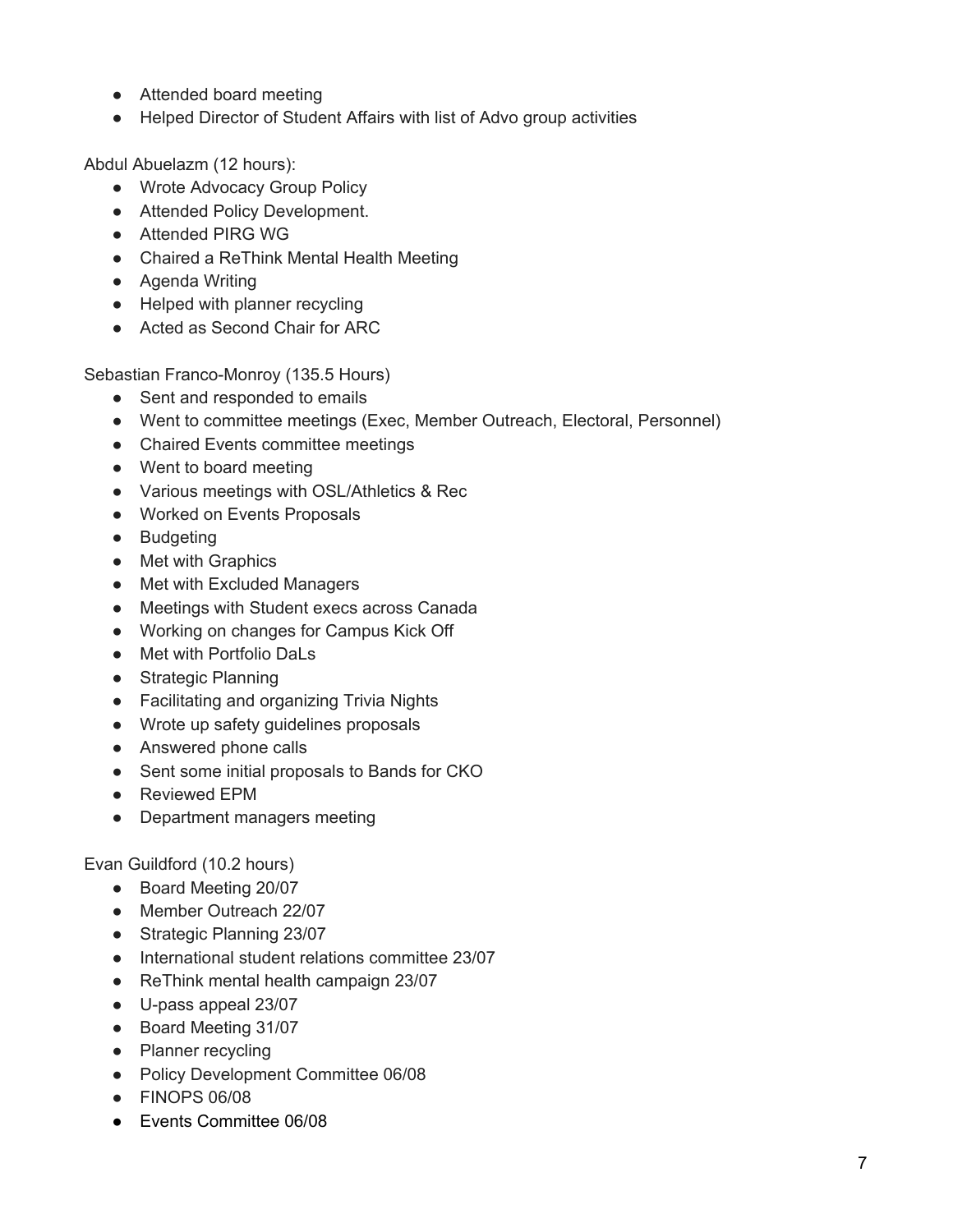Victoria Ritchie (23.5 hours)

- Campaign Portfolio Meetings
- Divest Research
- Divest Lesson Plan Meeting
- Divest Social Media Work
- Finance Committee Meeting
- Policing Working Group Meeting
- Policing Research Group Meeting
- Policing Discussion & Presentation Prep
- Policing Research & Reading
- Personnel Reading
- Personnel Meetings
- Campus to Campus (C2C) Slide Deck
- C2C Research & Writing work
- C2C Messaging Guide
- C2C Editing & Feedback Uptake
- SSD discussion (CAL & accessibility)
- Additional Campaigns work
- Board Policy Reading

Sarina de Havelyn (119.5 hours)

- Chaired and completed action items for Electoral, Member Outreach, PIRG Working Group, Policy Development, Ombudsperson, and Executive Committees
- Meetings with UVic regarding messaging improvements, orientation planning, EQHR Policy Development, potential areas of collaboration, student life improvements, UVSS inserts on Coursespaces/syllabi, virtual elections, co-curricular notation, and consent workshops
- Meeting with Fine Arts Dean re: racism in the Phoenix
- Meeting with LSS Chair re: anti-racism collaboration
- Meeting with Dean of Law Department re: police on campus for traffic court
- Meeting preparations (scheduling, research, communications, minutes)
- Daily check-ins with Dir. of Campaigns
- Portfolio meetings with Isaiah
- Working with Vic on Safer Communities and CAL messaging

Natalie Blecha (41.5 hours)

- UVSS/SSD ARC (1 hour)
- SSD Events (2 hours)
- SSD Staff Meetings (6 hours)
- SSD Policy and Finance Meeting w/ Dir. Student Affairs, Exec. Dir., and SSD Staff (2 hours)
- SSD Check Reqs. Signing and Annotating (4 hours)
- UVSS PIRG Working Group (1.5 hours)
- SSD Council Meeting (Chaired and Took Minutes) 3 hours
- SSD Minute Editing/Formatting 0.5 hours